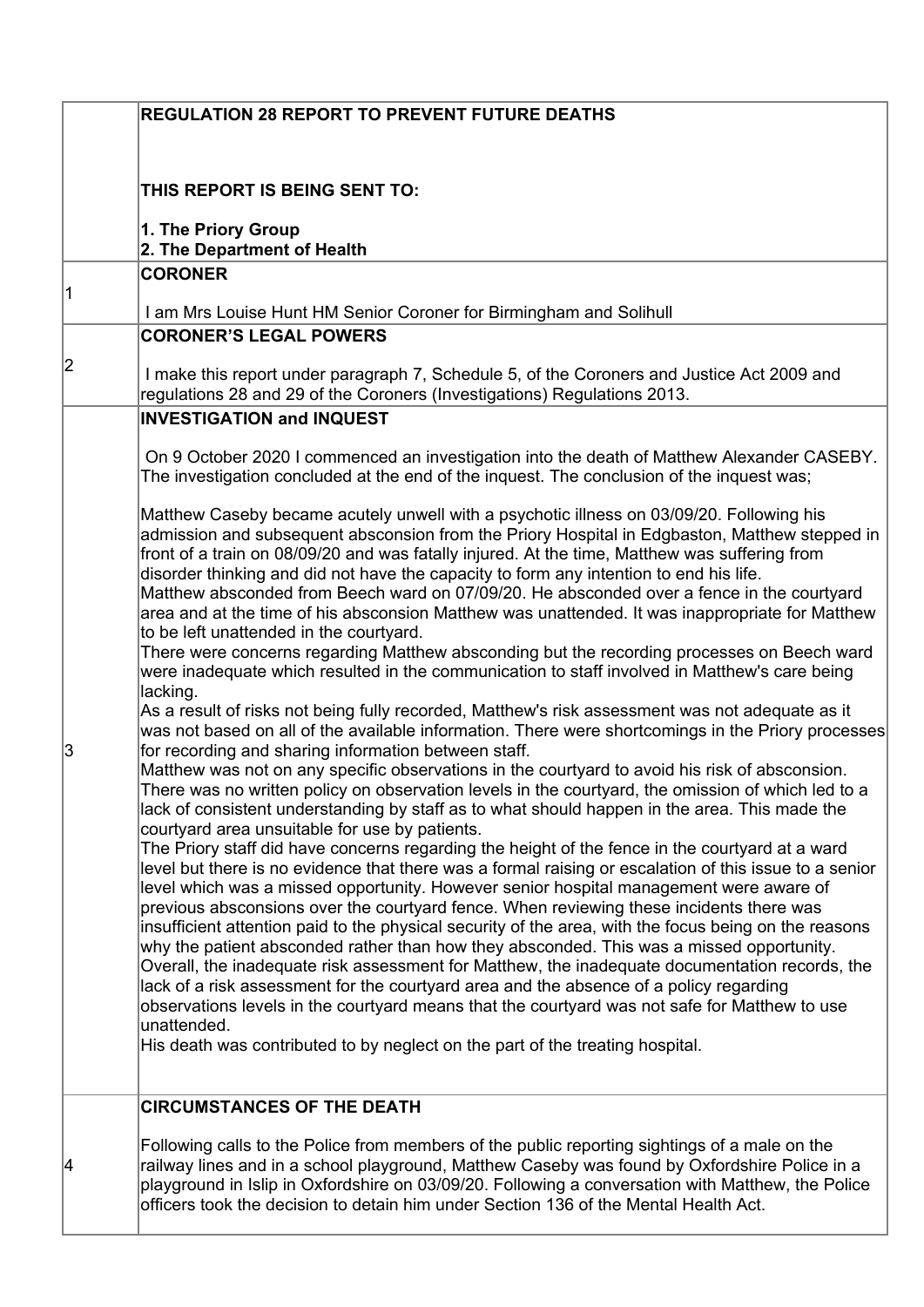was assessed and detained under Section 2 of the Mental Health Act as he was found to be Matthew was taken to a place of safety at Vaughan ward part of Warneford Hospital, where he suffering from a mental disorder of a nature or degree which required detention for his or other's safety.

Due to his registered GP being in Birmingham, because of him previously being a student at Birmingham University, a bed was found for Matthew at the Priory Hospital in Edgbaston, Birmingham.

 assessed by the resident medical officer (RMO). The RMO completed a risk assessment in the Matthew arrived at the Priory Hospital at 05:05 on 05/09/20. At 06:00 on 05/09/20 Matthew was presence of a registered nurse and a healthcare assistant. The RMO recorded that Matthew had a low suicide and self harm risk and recorded an overall medium risk on the risk assessment. The RMO determined that level 2 observations be put in place meaning that he would receive 4 checks per hour.

Notes recorded by staff on 05/09/20 show that Matthew presented as guarded and delusional and that he wanted to leave the ward. Matthew was also seen to be responding to unseen stimuli.

 to leave with a black bin bag. Evidence presented show that on 06/09/20 Matthew was presenting as guarded, anxious and responding to unseen stimuli. It was also recorded on the handover notes that Matthew was at risk of absconsion. It was noted that Matthew was loitering by ward exits and that he made an attempt

 Although it was not recorded in any of the written notes a HCA gave evidence that on 06/09/20 of the steps. The HCA advised that she made a colleague aware verbally but did not record this Matthew was observed looking at the fence in the courtyard and that she was concerned that he would try to abscond. To mitigate this the HCA gave evidence that she stood at the highest point risk in any of the written notes.

 were incomplete. The information regarding Matthew's risk of absconsion was not captured on the electronic notes which were the ones relied upon by the doctors when completing the ward The handwritten handover notes do mention that Matthew was at risk of absconsion but the notes round/MDT.

 (initially completed by the RMO on 05/09/20) was not reviewed during the MDT. Matthew reported The ward round/MDT took place and Matthew was seen by 2 doctors and 1 registered nurse at 13:30 on 07/09/20. One of the doctors reviewed the electronic notes. The handwritten notes were not present during the MDT and the contributing nurse gave evidence that she did not read these in advance as it had been a very busy shift and she did not have time. The risk assessment low mood during the MDT. The senior doctor prescribed anti-psychotic medication, but Matthew refused to take this.

 the doctors gave evidence that they assumed Matthew would be supervised at all times in one Following the MDT the nurse raised concerns to the doctors that Matthew was physically fit and would be able to scale the fence in the courtyard should he try to. Upon hearing the concerns no additional risk assessment was undertaken and no additional measures were put in place. Both of courtyard as was standard practice (although there was no official policy).

 On 07/09/20 at 16:40 Matthew asked a HCA if he could go into the courtyard and was escorted out by the HCA who remained with him initially. After 15 minutes the HCA asked Matthew to return inside but he refused. The HCA left Matthew in the courtyard under the supervision of 2 other HCAs who were supervising two other patients who were on 1:1 checks. Matthew was observed throwing something over the courtyard perimeter fence. At 17:02 one of the HCAs returned inside to flag that her and her colleague would be returning inside with their 121 patients meaning that Matthew would be left unattended in the courtyard. This was flagged to the nurse in charge and the original HCA.

Matthew was inappropriately unattended in the courtyard. This was in contrast to what the majority of staff reported to be standard practice during their evidence. There was no official written policy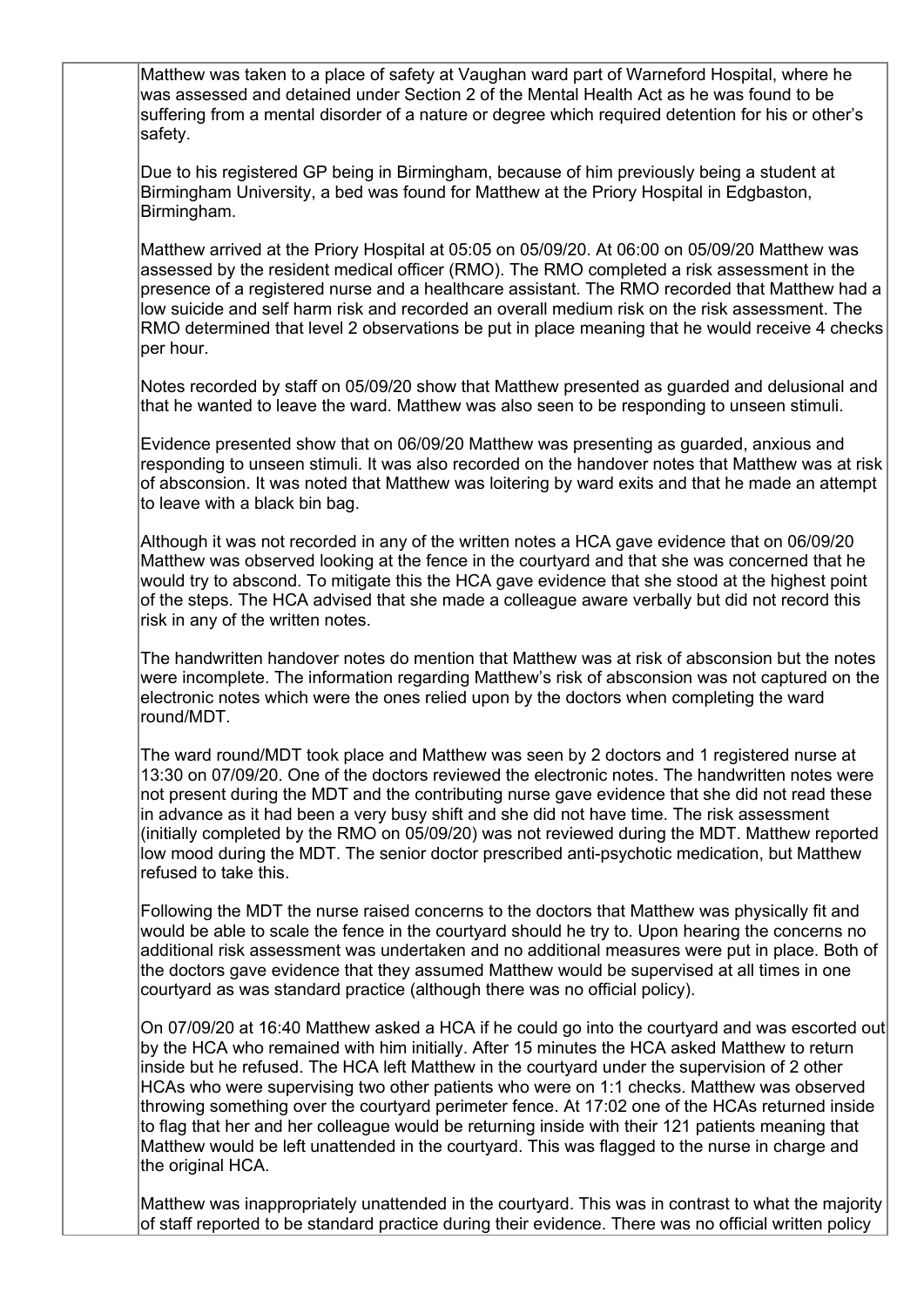or guidance on supervision or observation in the courtyard and there was no risk assessment in place.

 through the vestibule window. Before the HCA could rejoin Matthew in the courtyard, she was Matthew was unattended for 1 minute and 40 seconds initially. During this time the HCA who had originally given him access to the courtyard could be observed on CCTV images in the nurse's office and using the staff toilet. The HCA then approached the courtyard and viewed Matthew called by a colleague to assist with an emergency ligature situation. This meant that Matthew was unattended for a further 5 minutes. No staff member was informed he was unattended.

CCTV showed Matthew moving towards the courtyard fence at 17:06 and he then disappeared from the view of the camera. At 17:07 a HCA on her break in the smoking area observed Matthew walking past her. She approached Matthew and asked if he was OK but he did not respond. The HCA made her way to Beech ward to inform staff of what she had seen.

Another HCA was on her break and stood at the bottom of the hospital driveway. She saw and recognised Matthew and asked him where he was going. Matthew responded that he was "going home" and picked up speed as he left hospital grounds. The HCA called Beech ward to report what she had seen.

The nurse in charge of the ward immediately called 999 upon realisation that Matthew had absconded. No other action was taken by the staff at the Priory.

 Although staff did have concerns regarding the height of the fence in the courtyard, there is no evidence that it had been raised in any written or official way or followed up, through established forums to make senior hospital management aware.

Although the height of the fence did meet national guidelines the courtyard was not suitable for patients to use due to the lack of a risk assessment and the absence of any written policy specifying observations and supervision whilst the patients were using it.

At 17:56 on 07/09/20 Police arrived at the Priory Hospital having already searched the local area in an attempt to find Matthew. On arrival at the ward, the officers spoke to the staff present in the nurse's office. The Police attempted to get additional information that could assist them with finding Matthew such as next of kin, previous addresses or known contacts. The Priory staff advised Police that Matthew was very guarded and that they didn't have this information. Police were provided with Matthew's section paperwork from the hospital in Oxfordshire.

 the Police made British Transport Police (BTP) aware of Matthew as a missing person. When reviewing this paperwork once they'd left the Priory, the Police saw that Matthew had been found on railway lines, which was information that they had not previously been aware of. At 18:46

There was some confusion around where Matthew was originally picked up by the Police in Islip. Inconsistencies in paperwork showed that Matthew was found on railway lines, but it was a children's playground where he was picked up.

At 19:20 West Midlands Police (WMP) opened a missing person record for Matthew and recorded that he was a medium risk.

At 19:32 **Alte Automa Automa Addarry Andrian**, Matthew's Father, contacted Police to raise concerns that Matthew may try to harm himself. Matthew's risk level remained at medium. The Police gave evidence that they were in contact with Matthew's Mother and Sister over the course of the evening. Based on information received from them a previous address and place of employment were attended. They also searched the Selly Oak triangle area of Birmingham which Matthew was familiar with, in an attempt to find him but unfortunately Matthew could not be located.

 found to be medium risk. No further search took place and the case was handed to the locate At 01:27 on 08/09/20 Matthew's case was assessed again by the Police response manager and team.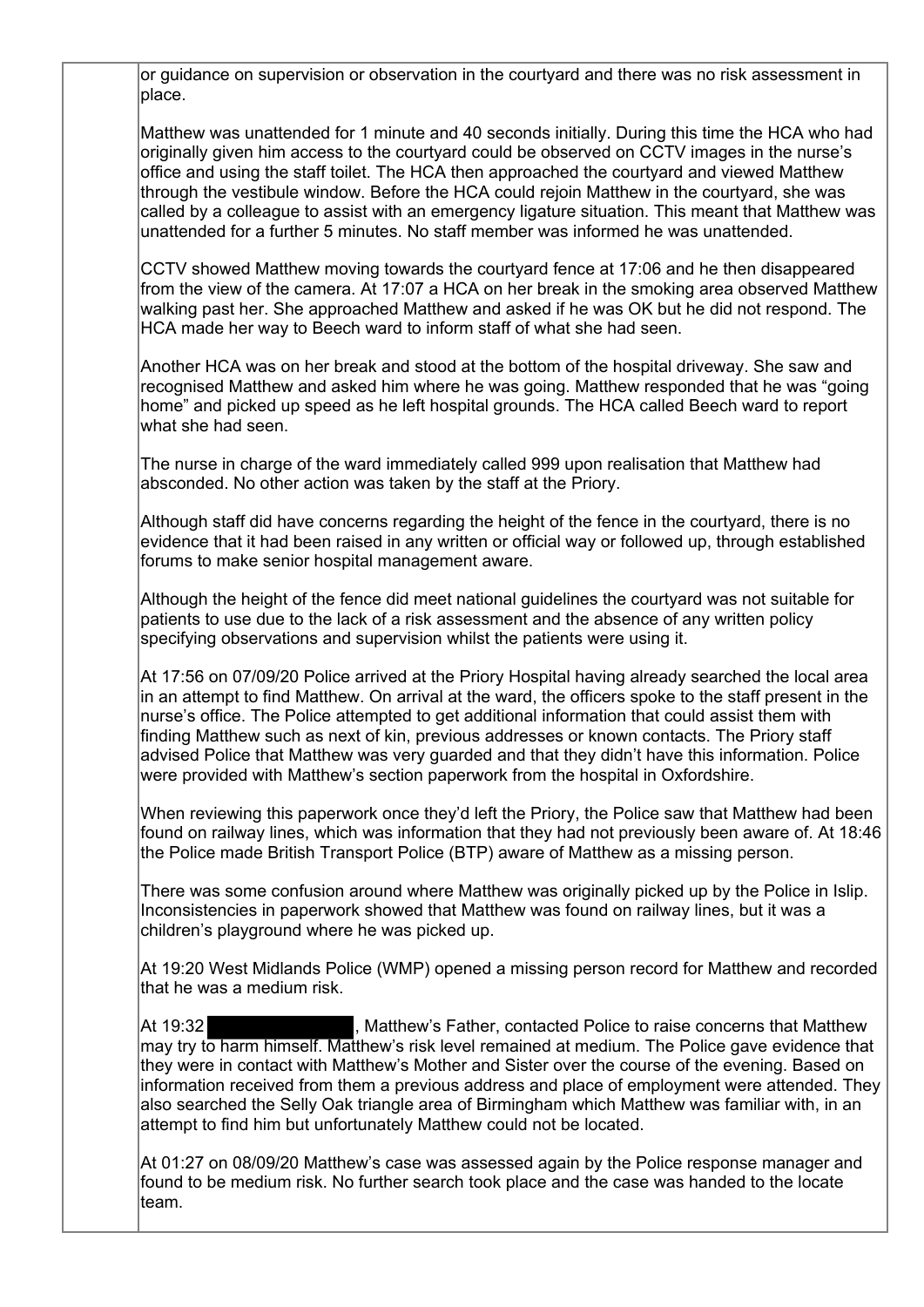The locate team picked up Matthew's case at 07:00 on 08/09/20. At this point the risk level was raised to high. Officers were allocated to try to find Matthew and a fast track action list was set out. Officers were limited with what checks they could complete due to the fact that Matthew didn't have a debit card or mobile phone and had no contacts in the area.

Evidence from British Transport Police confirmed that a collision occurred between a train and a male at 08:40 on 08/09/20. The train had departed University Station and was travelling in the direction towards Five Ways Station. The train was accelerating and was within the permitted speed limits. As the train was adjacent to Vale Campus location the driver saw Matthew appear from undergrowth. Matthew ran out and placed himself in front of the train. As soon as the driver saw Matthew, he applied the emergency brake and sounded the horn. Unfortunately, the driver was unable to stop in time and the collision took place.

It was confirmed that the collision was fatal at 09:11 by the Paramedic at the scene who confirmed life extinct. It was established that Matthew was the individual who had been hit by reviewing CCTV images of Matthew. Formal identification took place using fingerprints.

Between Matthew absconding from the Priory over the courtyard fence at 17:06 on 07/09/20 and the collision that took place at 08:40 on 08/09/20 there is no evidence showing Matthew's whereabouts or activities.

Following a post mortem the medical cause of death was determined to be:

## **1a Head Injury**

- **1b High Impact Collision with a Train**
- **1c**

5

## **II Psychotic episode**

## **CORONER'S CONCERNS**

 During the course of the inquest the evidence revealed matters giving rise to concern. In my my statutory duty to report to you. opinion there is a risk that future deaths will occur unless action is taken. In the circumstances it is

The **MATTERS OF CONCERN** are as follows:

For the Priory Hospital

- patients in two ways. On the electronic records and on handwritten handover sheets. 1. **Record keeping**: During the inquest staff confirmed that they record information about During the inquest the evidence confirmed that different information was recorded on each. I have serious concerns that staff are recording information in two places and this creates a real risk, as materialised in Matthew's case, that different information is recorded in each place and key information gets lost.
- 2. **Record Keeping quality**: There were numerous inaccuracies in Matthew's medical records, eg his status was written as informal when he was formal, he was described as violent when he was not and was described as "she". Staff were unable to explain how that occurred. The investigation witness from the Priory thought there was an element of cutting and pasting into the records from another patient's records. I have serious concerns about the accuracy of the clinical record at the Priory for what are some of the most vulnerable patients.
- 3. **Risk Assessments**: The inquest heard how all members of staff can update a Risk Assessment at any time. Despite this, and with clear evidence that Matthew was at risk of absconsion, his risk assessment was not updated over the weekend when the risk materialised. I have serious concerns about how risk assessments are completed, when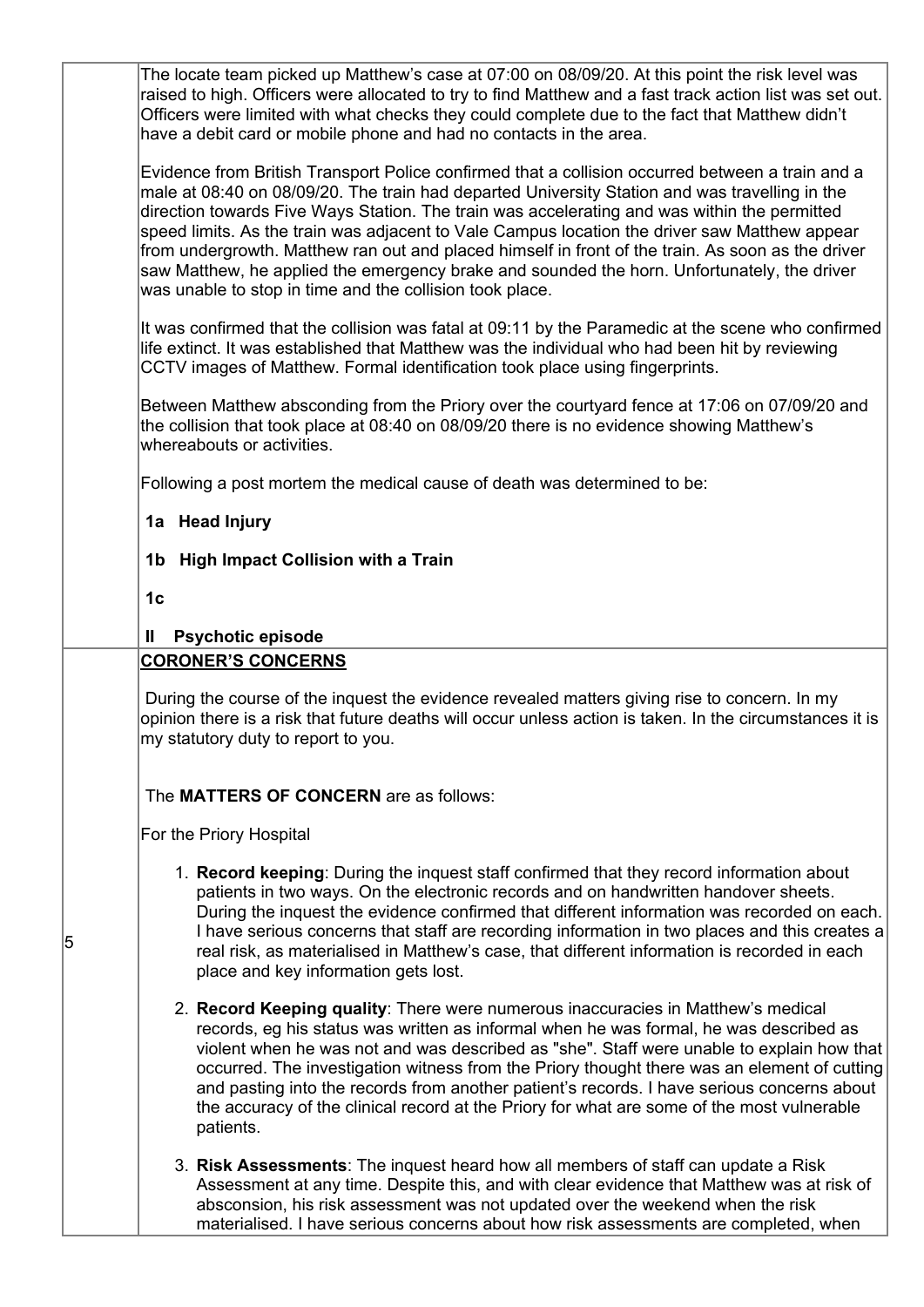|    | they are completed, who completes them and whether they are updated in a timely and<br>necessary manner by suitably experienced staff.                                                                                                                                                                                                                                                                                                                                                                                                                |
|----|-------------------------------------------------------------------------------------------------------------------------------------------------------------------------------------------------------------------------------------------------------------------------------------------------------------------------------------------------------------------------------------------------------------------------------------------------------------------------------------------------------------------------------------------------------|
|    | 4. Serious Incidents: The inquest heard evidence that a previous absonsion over the<br>courtyard fence in October 2019 had not prompted any review of the height of the fence<br>and focussed on why the patient absconded ie to have a cigarette. I have serious concerns<br>that the system of investigation in place at the Priory means critical lessons are not learnt<br>at the appropriate time.                                                                                                                                               |
|    | 5. Courtyard Fence: A patient absconded over the courtyard fence during the inquest which<br>indicates the courtyard area is not safe. I have serious concerns that an urgent review of<br>the courtyard is required. In addition, I heard evidence from Dr<br>that the fence was<br>a ligature risk. Staff gave evidence that the courtyard in its current format with steps and a<br>gradient on the grass bank was unsafe especially if a patient needed to be restrained.                                                                         |
|    | For the Department of Health                                                                                                                                                                                                                                                                                                                                                                                                                                                                                                                          |
|    | 1. National guidelines for perimeter fences and security in acute mental health unit<br>outside areas. The inquest heard evidence from Professor   a specialist in safety in<br>Mental Health settings, that it would be useful for there to be standard guidelines for the<br>requirements of perimeter fences and security for outside areas in acute Mental Health<br>units as no such guidance is in place. This would ensure the correct level of security for<br>some of the most vulnerable patients whilst maintaining a therapeutic setting. |
|    | <b>ACTION SHOULD BE TAKEN</b>                                                                                                                                                                                                                                                                                                                                                                                                                                                                                                                         |
| 16 | In my opinion action should be taken to prevent future deaths and I believe you have the power to<br>take such action.                                                                                                                                                                                                                                                                                                                                                                                                                                |
|    | <b>YOUR RESPONSE</b>                                                                                                                                                                                                                                                                                                                                                                                                                                                                                                                                  |
| 17 | You are under a duty to respond to this report within 56 days of the date of this report, namely by<br>17 June 2022. I, the coroner, may extend the period.                                                                                                                                                                                                                                                                                                                                                                                           |
|    | Your response must contain details of action taken or proposed to be taken, setting out the<br>timetable for action. Otherwise, you must explain why no action is proposed.                                                                                                                                                                                                                                                                                                                                                                           |
|    | <b>COPIES and PUBLICATION</b>                                                                                                                                                                                                                                                                                                                                                                                                                                                                                                                         |
| 8  | I have sent a copy of my report to the Chief Coroner and to the following Interested Persons:                                                                                                                                                                                                                                                                                                                                                                                                                                                         |
|    | Mr Caseby's family<br>The Priory Group<br><b>West Midlands Police</b><br><b>British Transport Police</b><br><b>Birmingham and Solihull CCG</b><br>Birmingham Women's and Children's NHS Foundation Trust                                                                                                                                                                                                                                                                                                                                              |
|    | I have also sent it to the Medical Examiner, NHS England, CQC, who may find it useful or of<br>interest.                                                                                                                                                                                                                                                                                                                                                                                                                                              |
|    | I am also under a duty to send the Chief Coroner a copy of your response.                                                                                                                                                                                                                                                                                                                                                                                                                                                                             |
|    | The Chief Coroner may publish either or both in a complete or redacted or summary form. He<br>may send a copy of this report to any person who he believes may find it useful or of interest. You<br>may make representations to me, the coroner, at the time of your response, about the release or                                                                                                                                                                                                                                                  |

L